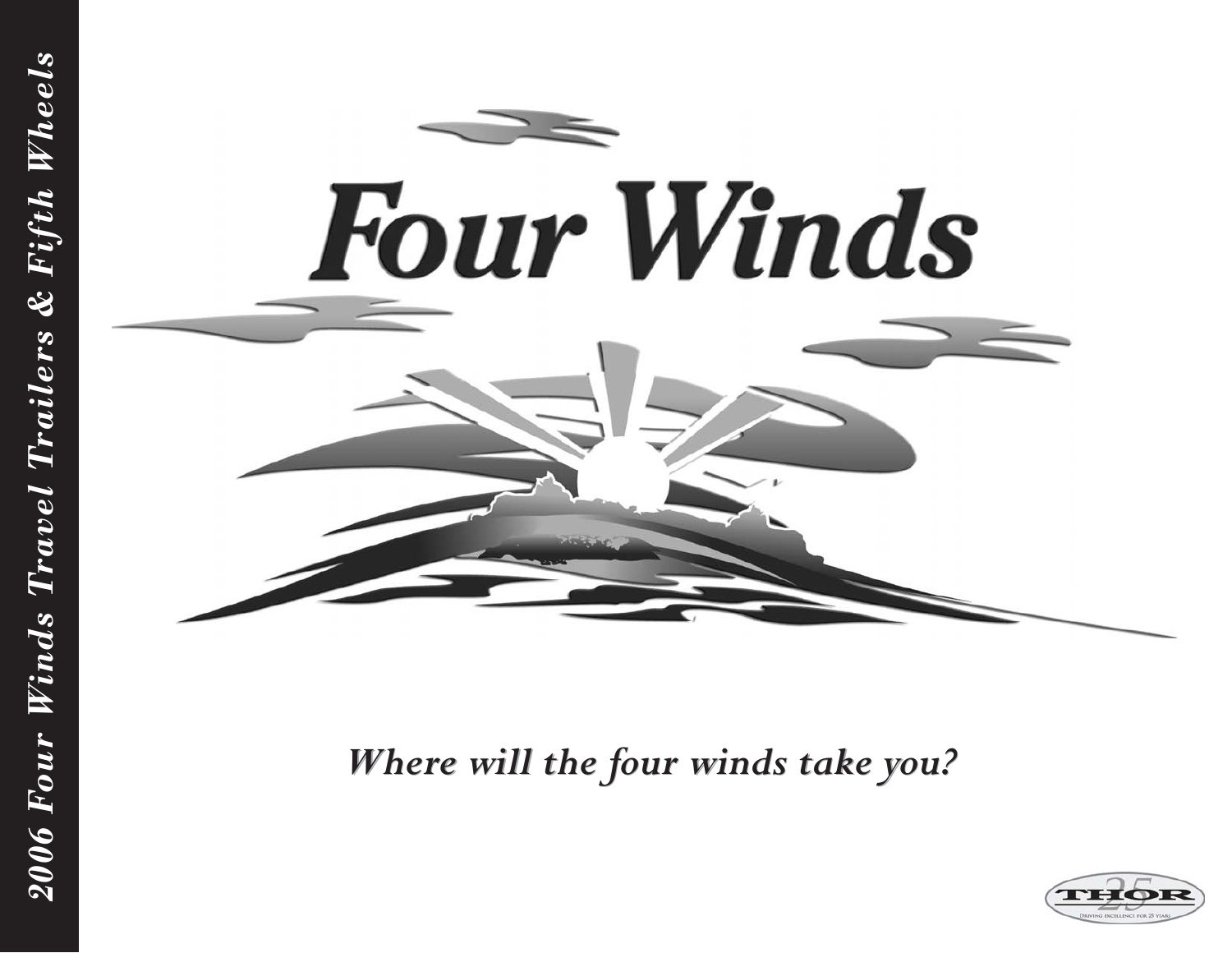# *2006 FOUR WINDS PRODUCT LINE*

*C***ustomers looking for innovative products that are loaded with standard equipment and unique features choose Four Winds. Our products offer more value for your dollar than any other recreational vehicle. Plus, Four Winds' attention to detail in design and construction is why our customer's return when it is time for their next recreational vehicle. Take a closer look. We know you will agree that Four Winds is your best vacation value.**

# *Where will the four winds take you?*



# *FOUR WINDS EXPRESS LITE TRAVEL TRAILERS PAGE 3-4*

Aerodynamic and easy to tow, the Four Winds Lite features non-slide and small slide floor plans ranging in size from 18' to 29'. Four Winds Lite is loaded with all the features and equipment you will find in the rest of the Four Winds product line. With many great floorplans available in a variety of sizes to meet your family's needs, Four Winds Lite is your best choice for lightweight and easy to tow travel trailers.

### *FOUR WINDS DSL TRAVEL TRAILERS AND MID PROFILE FIFTH WHEELS PAGE 5-7*

Innovative floorplans featuring large living areas and kitchens, oversized bath and bedrooms, and abundant storage define the 2006 Four Winds travel trailers and mid profile fifth wheels. Four Winds models feature large, flush floor slide rooms and are available in floorplans ranging from 24' to 38' feet.

# **MORE STANDARD FEATURES - MORE VALUE FOR YOUR DOLLAR!**

#### Just to Name a Few Features Standard on All Models:

- Arched solid wood cabinet doors
- Decorative wall border
- Mini blinds throughout
- Color-coordinated bedspread & headboard
- Full tub & shower surround
- Residential metal drawer glides
- Armstrong "Tough Guard" tile-like linoleum
- Large double-bowl sink with high-rise faucet
- Spacious "Storage Plus" storage areas
- Medicine cabinet with mirror
- Designer valances and window coverings
- Premium Aqua Magic foot pedal flush toilet
- Double door Norcold refrigerator
- Power bath roof vent
- Systems monitor panel
- Cable TV hook-up with satellite prep
- Front diamond plate rock guard on travel trailers
	- Larger "Dinette Plus" seating areas
	- Lift-up bed platform with storage below
	- Premium decor color choices

# **FOUR WINDS COMFORT PACKAGE**

The Comfort Package, available on all Four Winds floor plans, offers all the equipment to enhance your camping experience.

 $\hat{\textbf{N}}^{\textbf{\text{F}}\textbf{\text{W}}}_{*}$ *Coby* 5 in 1 surround sound home theater system (DSL models)

- AM/FM/CD player (Lite models)
- 13.5 BTU roof air conditioning
- Microwave oven
- A&E patio awning
- 6 gallon quick recovery gas/DSI water heater with bypass kit
- Skylight over tub
- TV antenna with power booster and cable jack
- 3 Burner range with oven (auto ignition)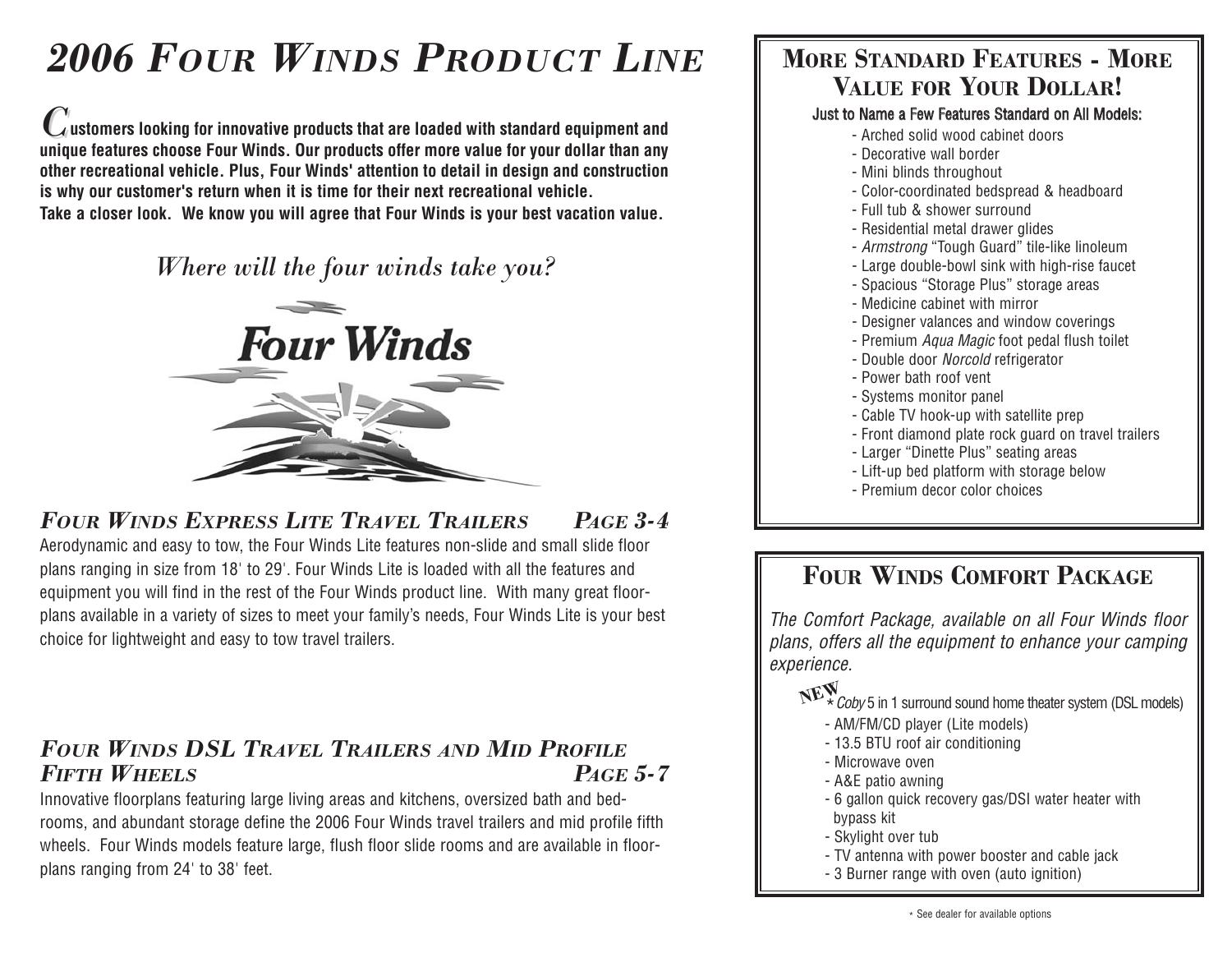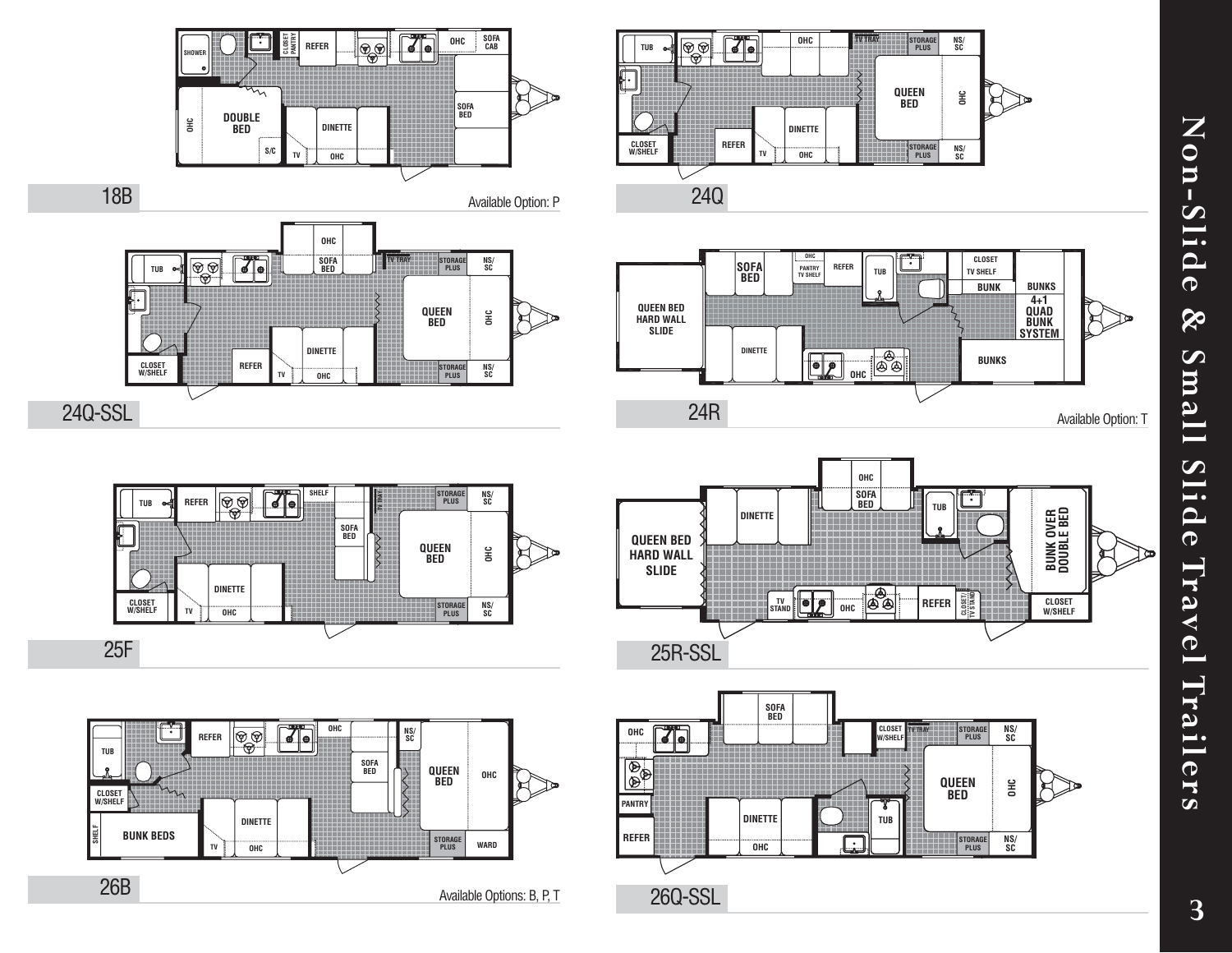**4**

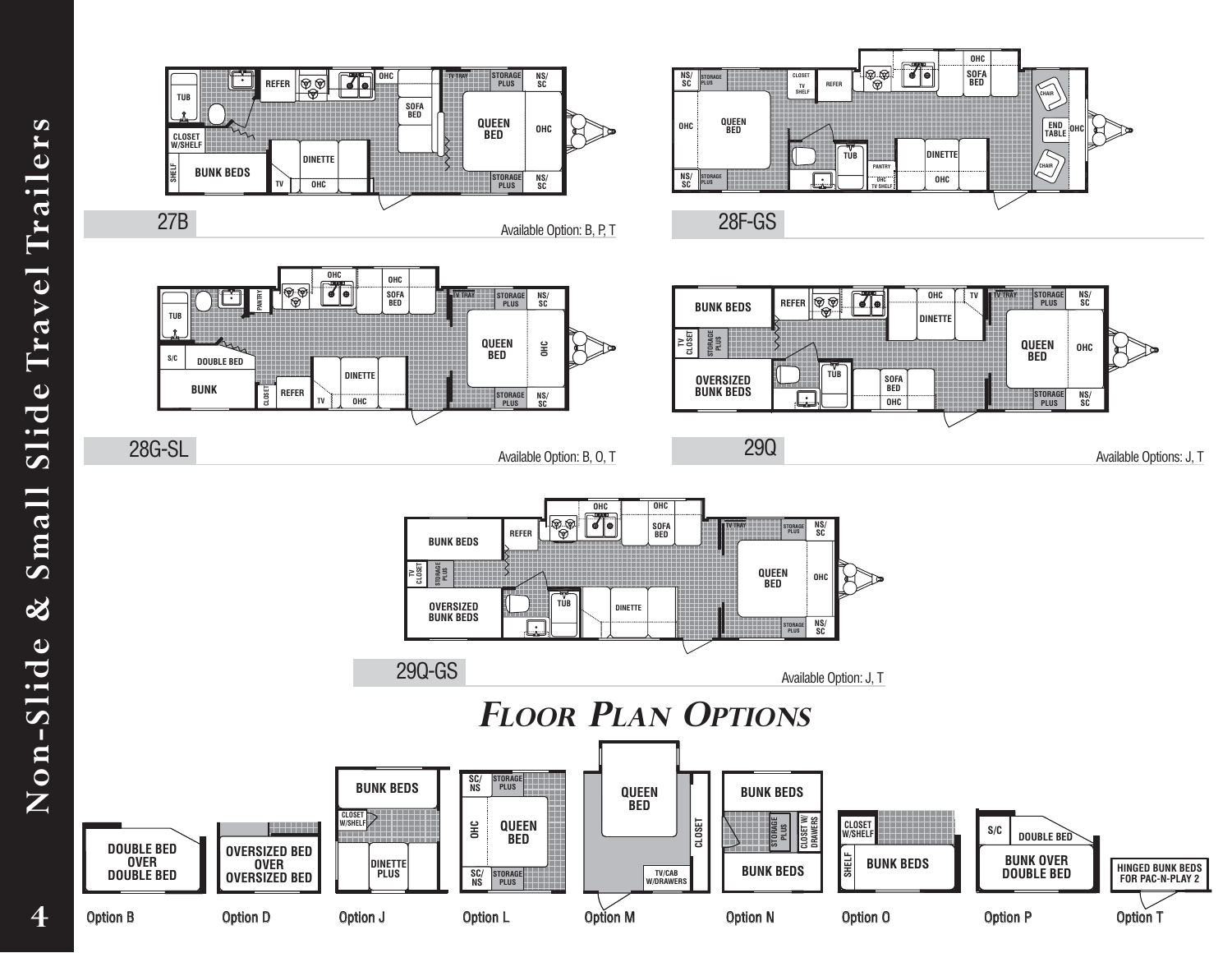

**SC/ NS**

**SC/ NS**

Available Option: T

**STORAGE PLUS**

**STORAGE PLUS**

**SC/ NS**

**OHC**

**w/DRAWERS**

**WARDROBE**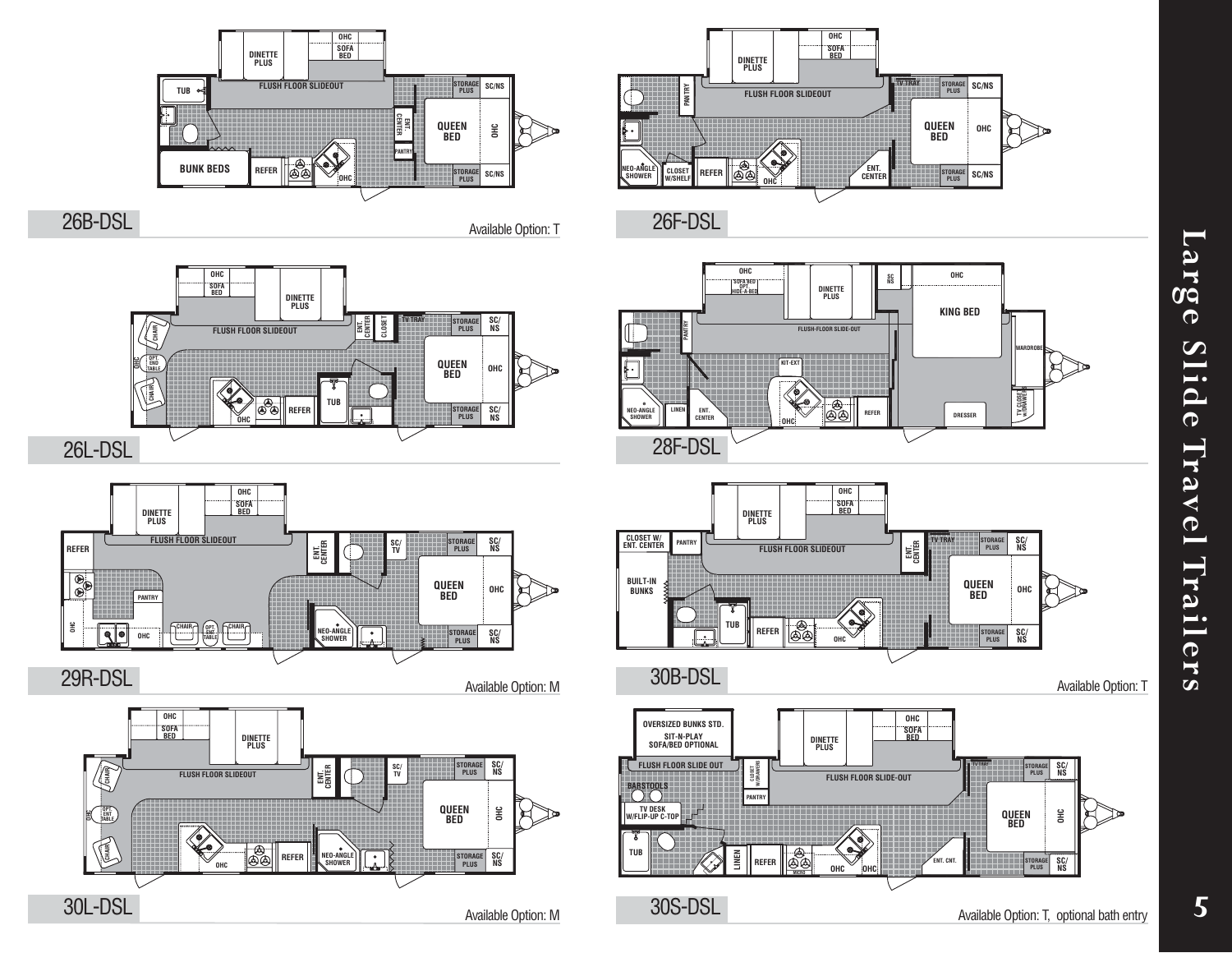





**SC/ TV**

**SC/ NS**

**OHC**

 $\Join$ 

**SC/**

**QUEEN BED**

**STORAGE PLUS**

**STORAGE PLUS**





**6**

36F-DSL-BS Shown with optional king bed slide suite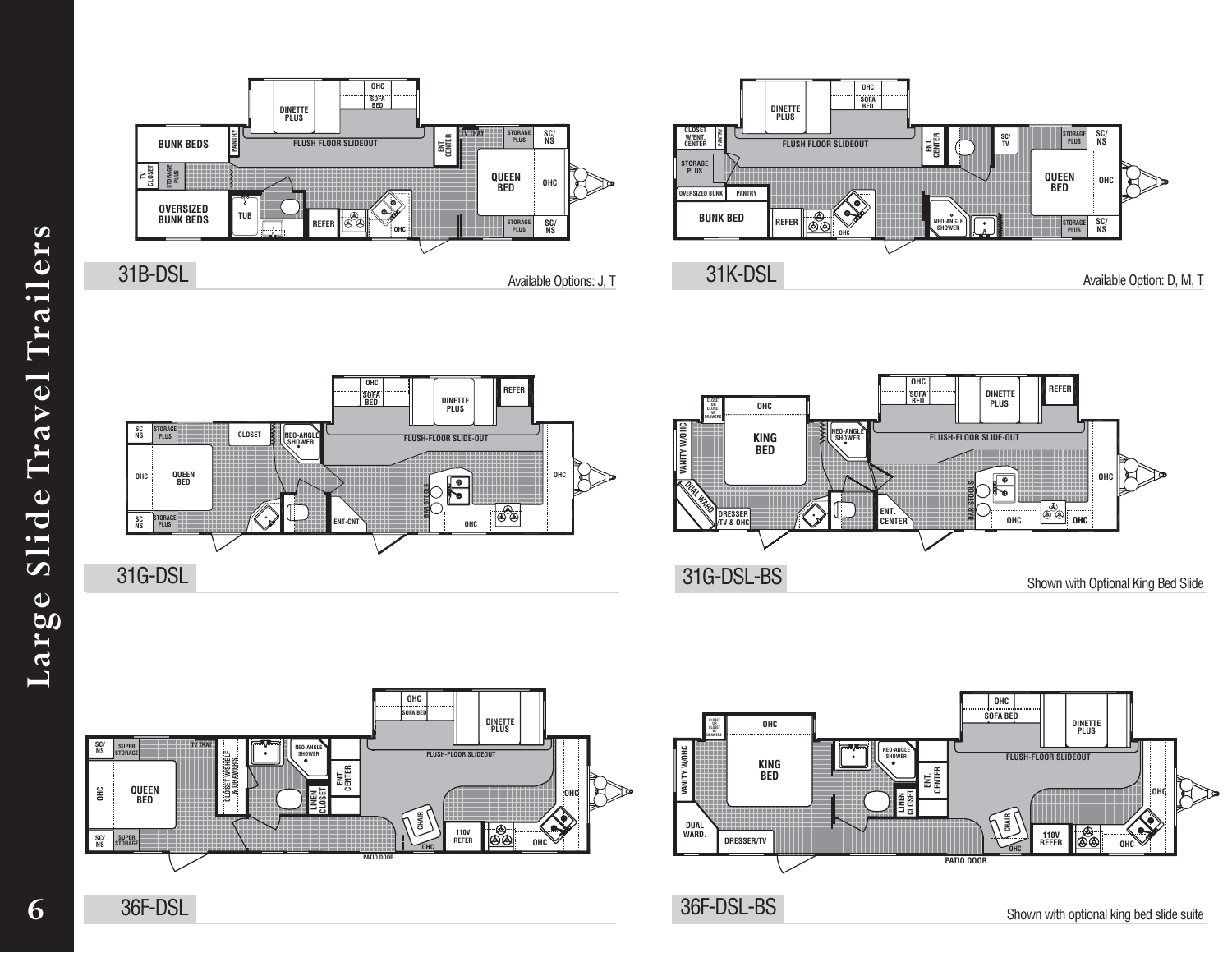